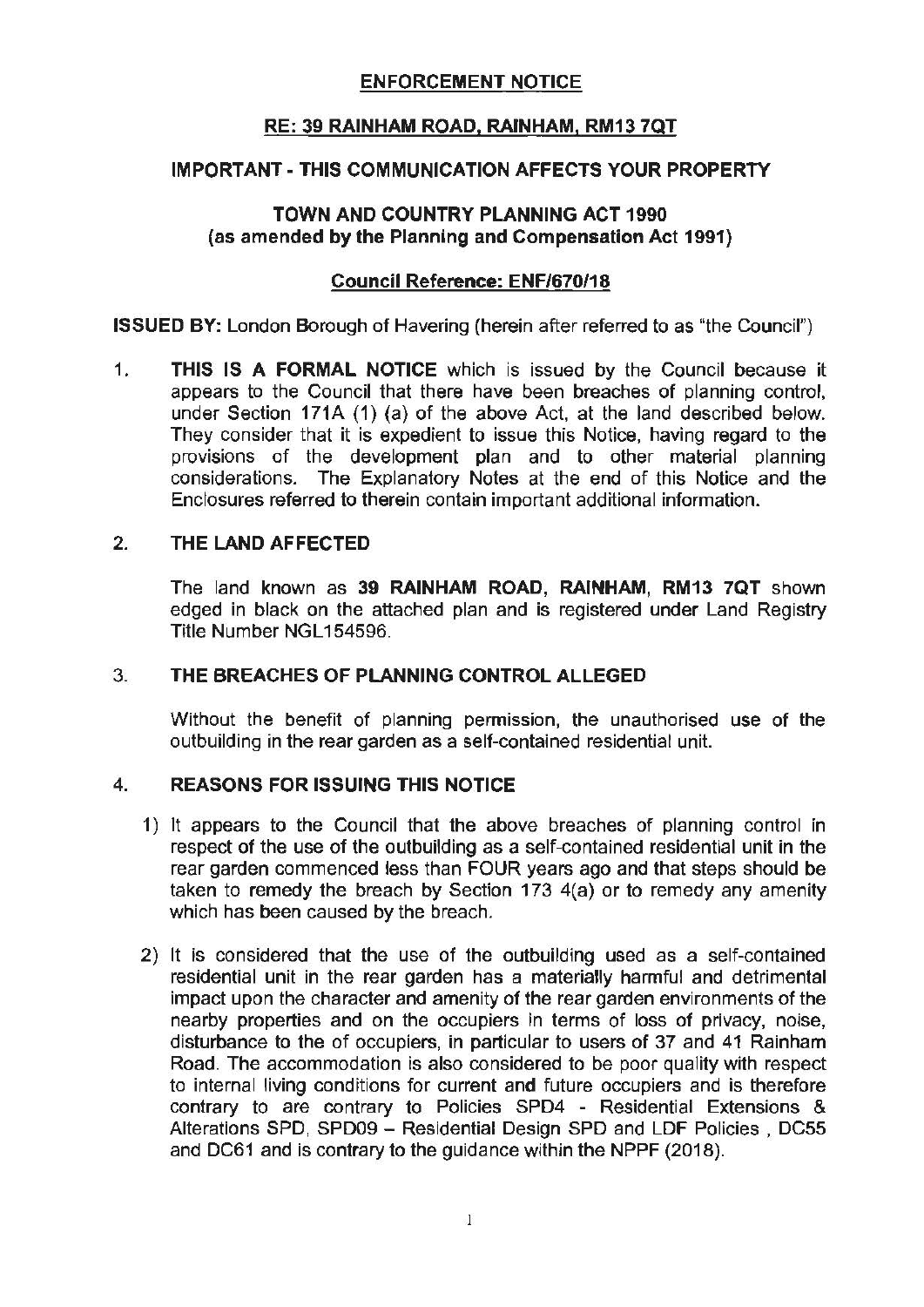3) The Council does not consider that planning permission should be granted for **the development because conditions attached to any consent cannot remedy**  the breach.

# 5. **WHAT YOU ARE REQUIRED TO DO**

By this Enforcement Notice you are required. within **TWO MONTHS** of the date when this Notice takes effect to:

- 1. Cease the residential use of the outbuilding in the rear garden; AND
- 2. Remove all kitchen units, beds, shower cubicle, toilet facilities and all residential paraphernalia including appliances associated with the uses; AND
- 3. Remove from the site all debris and materials accumulated as a result of taking the above steps.

# 6. **TIME FOR COMPLIANCE**

**THREE MONTHS** after the date when this Notice takes effect.

# 7. **WHEN THIS NOTICE TAKES EFFECT**

**18th** This Notice will take effect on **July 2019,** unless an appeal is made against it beforehand.

Dated: **1'1,th** June 2019

Signed: 2 2 will

Simon Thelwell Authorised Manager

On behalf of London Borough of Havering 5<sup>th</sup> Floor Mercury House, Mercury Gardens Romford, RM1 3SL

#### **Nominated Contact Officer:**

George Atta-Adutwum, Planning Enforcement & Appeals Officer 01708 432157 [george.atta-adutwum@haverinq.qov.uk](mailto:george.atta-adutwum@haverinq.qov.uk)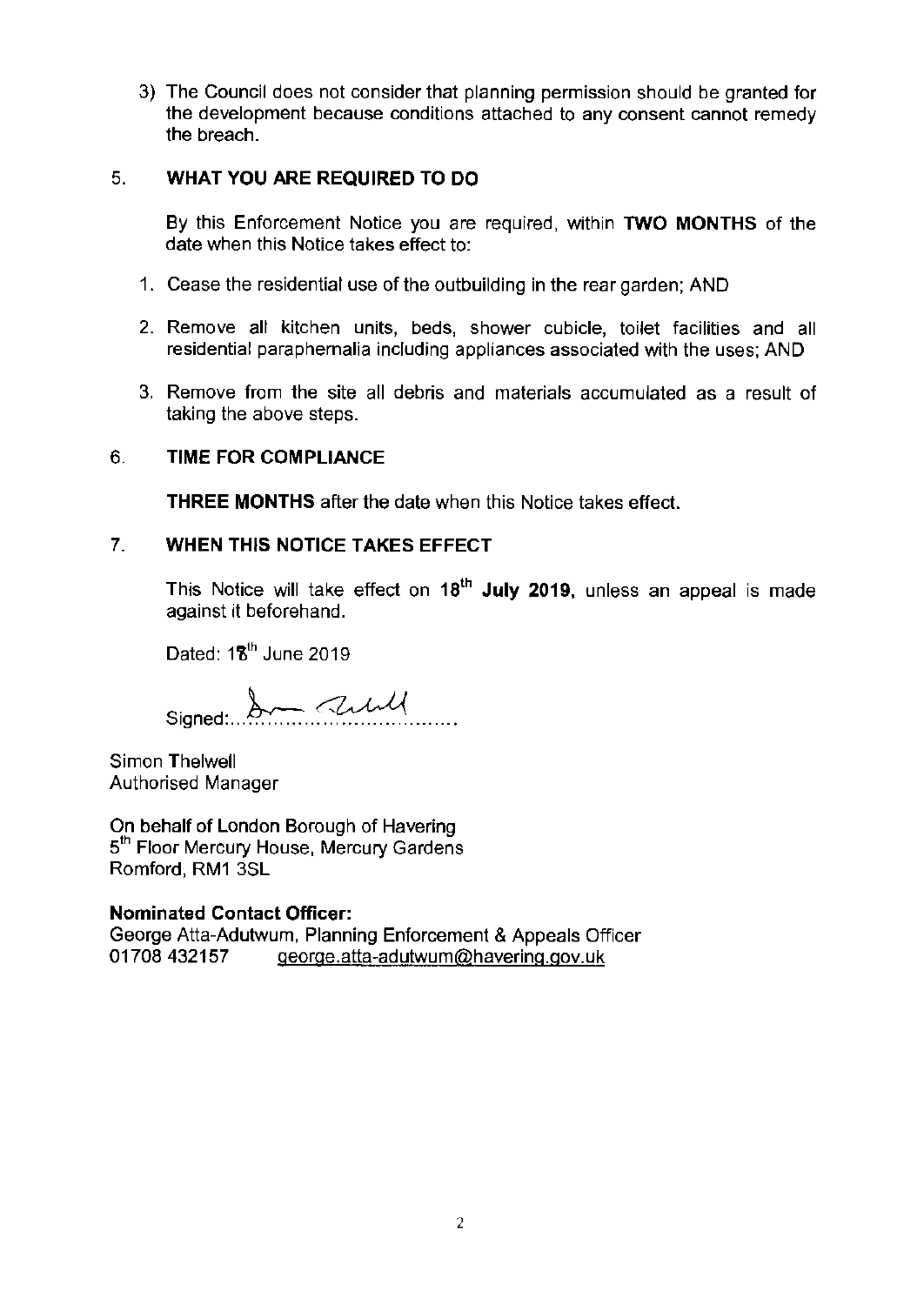# **THE RIGHT TO APPEAL**

**Those with a legal or equitable interest in the land or who is a relevant occupier can**  appeal against this Enforcement Notice to the Secretary of State before **18th July 2019.** Further details are given in the attached explanatory note.

# **WHAT HAPPENS IF AN APPEAL IS NOT RECEIVED**

If an appeal is not received against this Enforcement Notice, it **will** take effect on **18th July 2019** and you must then ensure that the required steps for complying with it, for which you may be held responsible, are taken within the period specified in this **Notice.** 

**FAILURE TO COMPLY WITH AN ENFORCEMENT NOTICE WHICH HAS TAKEN EFFECT CAN RESULT IN PROSECUTION AND/OR REMEDIAL ACTION BY THE COUNCIL.** 

# **EXPLANATORY NOTES**

# **THE RIGHT TO APPEAL**

Any appeal must be in writing and received, or posted (with the postage paid and properly addressed) in time to be received in the ordinary course of the post, by the Secretary of State before 18<sup>th</sup> July 2019.

**If appeal against this Notice is intended, the instructions given on the information**  sheet from the Planning Inspectorate which accompanies this Notice should be followed.

#### **GROUNDS OF APPEAL**

The grounds of appeal are set out in Section 174 of the Town and Country Planning Act 1990 (as amended) and an appeal may be made on one or more of the following **grounds:-**

- (a) that, in respect of any breach of planning control which may be constituted by the matters stated in the Notice, planning penmission ought to be granted, as the case may be, the condition or limitation concerned ought to be discharged;
- (b) that those matters have not occurred;
- (c) that those matters (if they occurred) do not constitute a breach of **planning control;**
- (d) that, at the date when the notice was issued, no enforcement action could be taken in respect of any breach of planning control which may be constituted by those matters;
- (e) that copies of the Enforcement Notice were not served as required by section 172;
- (f) that steps required by the notice to be taken, or the activities required **by the notice to cease, exceed what is necessary to remedy any breach**  of planning control which may be constituted by those matters or, as the case may be, to remedy any injury to amenity which has been caused by any such breach;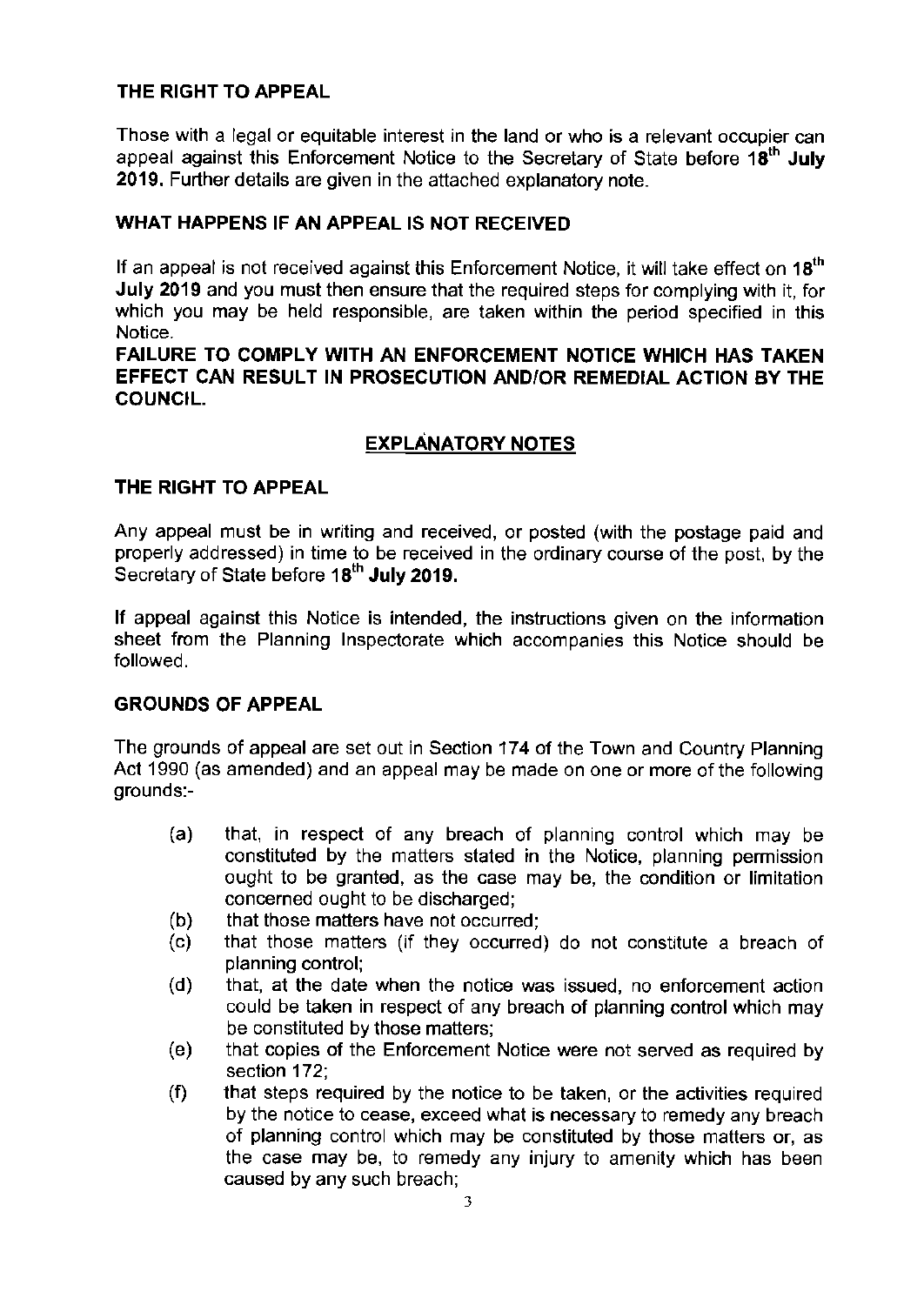(g) that any period specified in the notice in accordance with section 173(9) falls short of what should reasonably be allowed.

Not all these grounds may be relevant to you.

# **PLANNING APPLICATION FEE**

Should an appeal on ground (a) - that planning permission should be granted for the unauthorised development be sought - then a fee of **£924** is payable to the Council when the appeal is lodged. If the fees are not paid, the planning merits of the appeal will not be considered by the Planning Inspector.

# **STATEMENT ON GROUNDS OF APPEAL**

It must be submitted to the Secretary of State, either when giving notice of appeal or within 14 days from the date on which the Secretary of State sends you a notice so requiring, a statement in writing specifying the grounds on which the appeal against the Enforcement Notice is being made and stating briefly the facts on which it is proposed to rely in support of each of those grounds.

#### **RECIPIENTS OF THE ENFORCEMENT NOTICE**

The names and addresses of all the persons on whom the Enforcement Notice has **been served are:** 

- 1. ADEREMI JERRY BADERO of 39 Rainham Road, Rainham, Essex RM13 ?QT.
- 2. The Occupiers of 39 Rainham Road, Rainham, Essex RM13 ?QT.
- 3. The Owner of 39 Rainham Road, Rainham, Essex RM13 ?QT.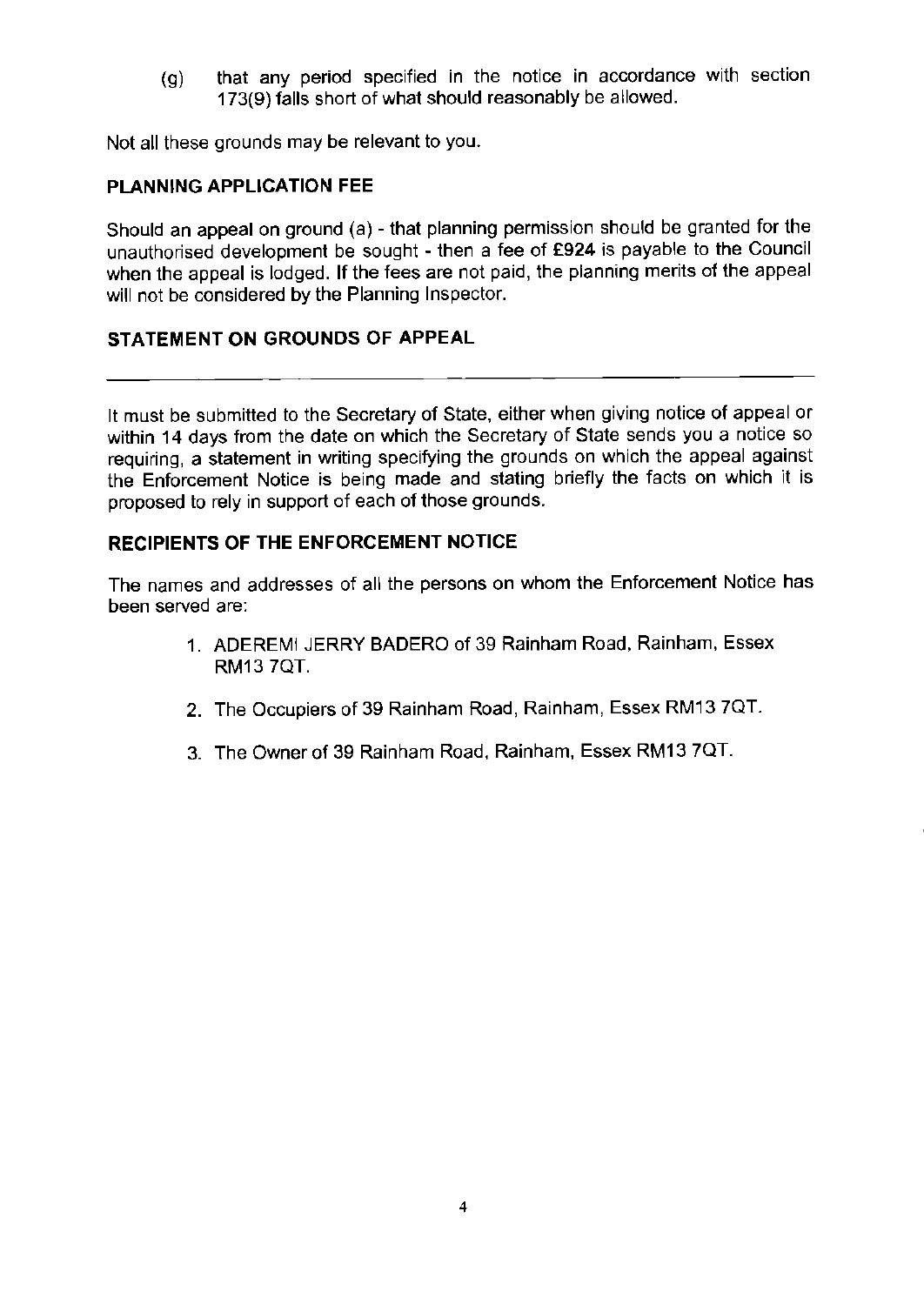

Temple Quay House **Email**  Bristol BSI 6PN 2 The Square Temple Quay

 CST Room 3/13 Direct Line 0303-444 5000 Email enquiries@pins.gsi.gov.uk

# THIS IS IMPORTANT

If you want to appeal against this enforcement notice you can do it:-

- on-line at the Appeals Casework Portal https://acp.planninginspectorate.gov.uk/ or
- obtained by contacting us on the details above. • sending us enforcement appeal forms, which can be

# **You MUST make sure that we receive your appeal before the effective date on the enforcement notice.**

Please read the appeal guidance documents at https://www.gov.uk/appeal-enforcement-notice/how-to-appeal

 appeal by fax or letter. You should include:- In exceptional circumstances you may give notice of

- the name of the local planning authority;
- the site address;
- the effective date of the enforcement notice.

 We MUST receive this BEFORE the effective date on the enforcement notice. This should **immediately** be followed by your completed appeal forms.